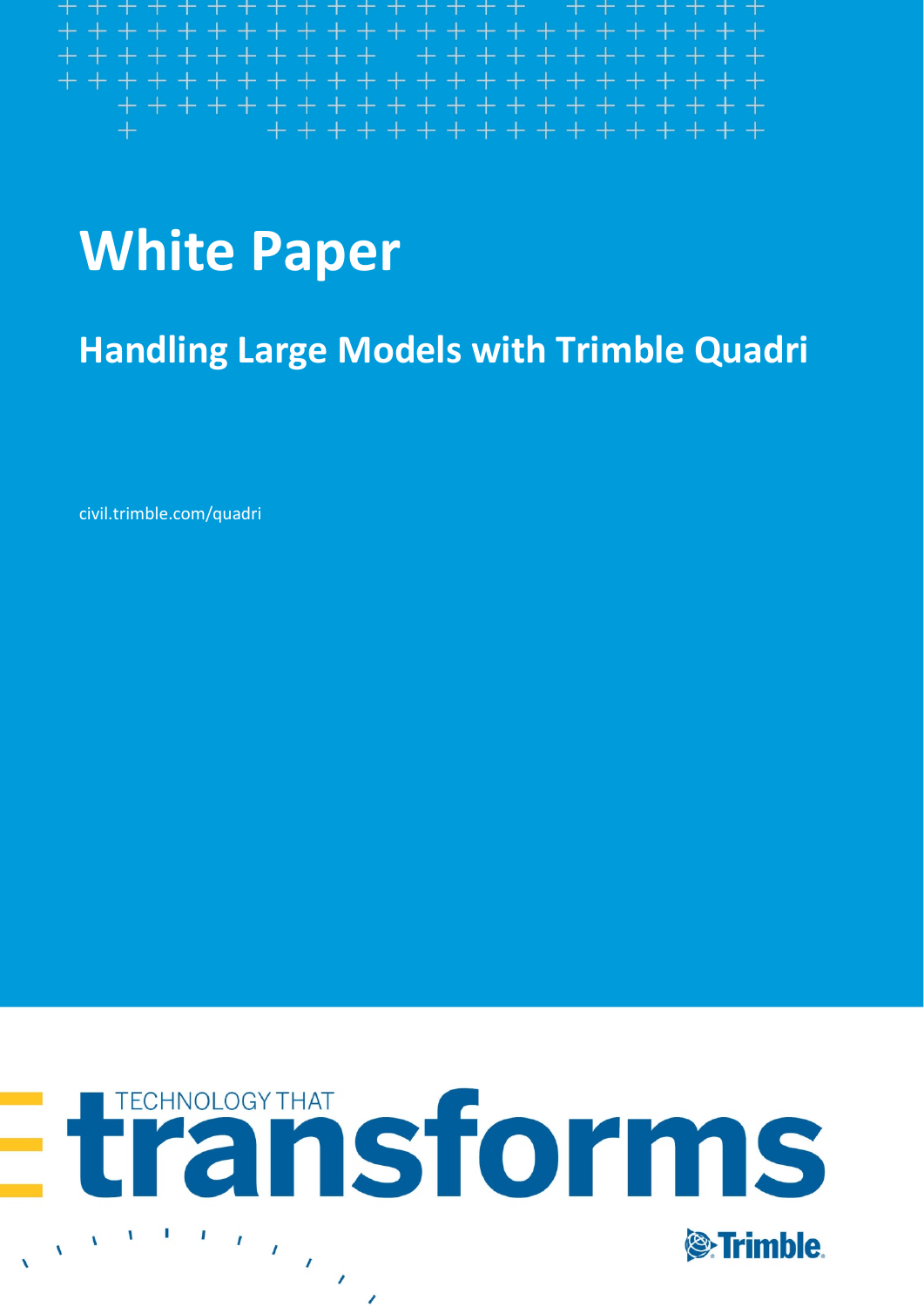| Table of Contents_Toc531701963                       |    |
|------------------------------------------------------|----|
| Introduction                                         | 3  |
| Background                                           | 3  |
| What do we mean by large?                            | 4  |
| The Model's Dimensions                               | 4  |
| <b>Geographical Extent</b>                           | 5  |
| Number of Objects                                    | 5  |
| <b>Geometric Density</b>                             | 5  |
| <b>Number of Associations</b>                        | 5  |
| Number of Tasks                                      | 5  |
| Number of File Attachments                           | 6  |
| <b>Network Complexity</b>                            | 6  |
| Summary                                              | 6  |
| Methods for Reducing Model Size                      | 6  |
| <b>Advanced Methods</b>                              | 10 |
| Dividing the project into sub-projects               | 10 |
| Engineering domain model for one or more disciplines | 10 |
| <b>System Requirements</b>                           | 11 |

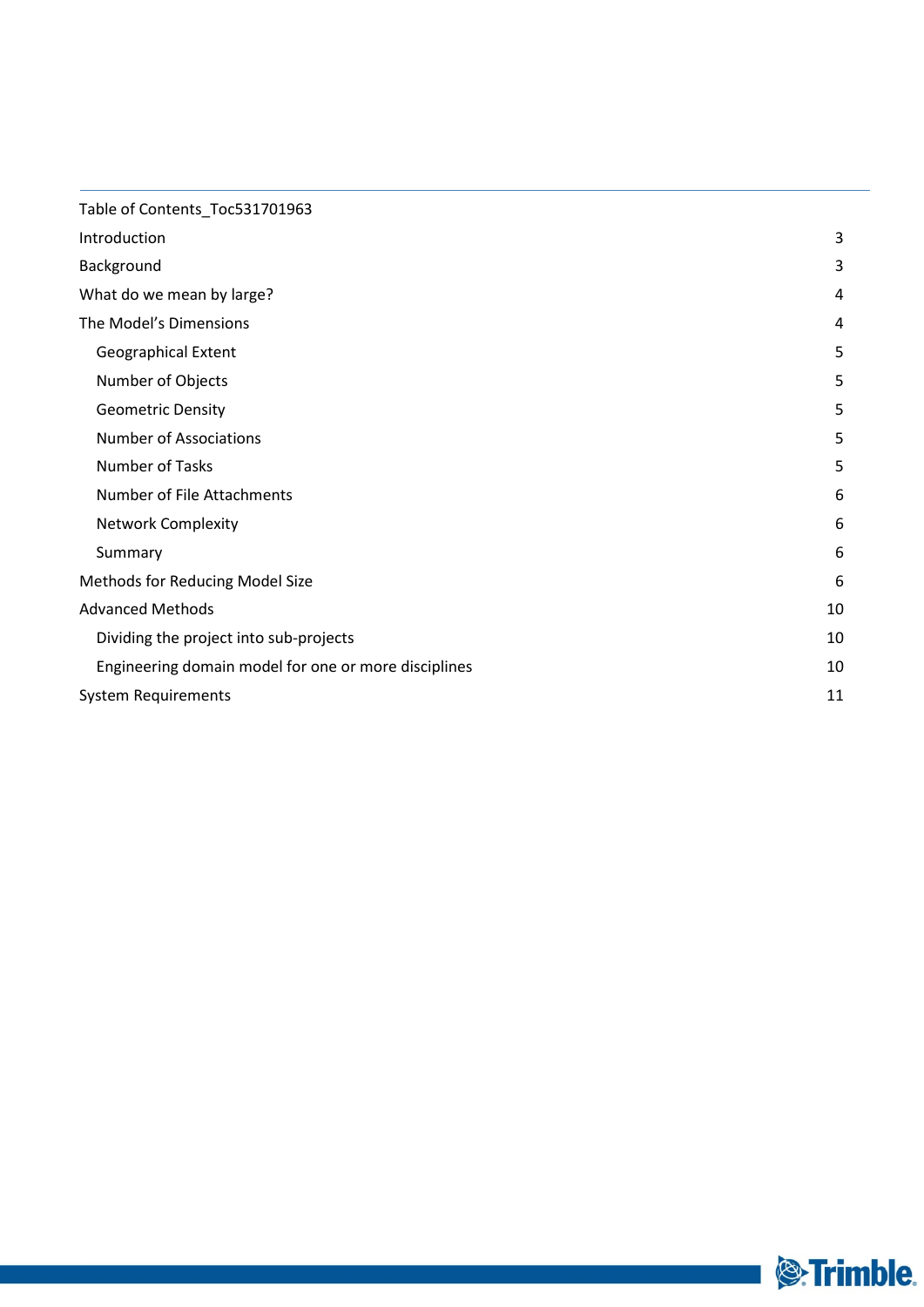## <span id="page-2-0"></span>**Introduction**

This white paper provides an overview of- and guidance on best practice on *handling large models in Quadri*.

*Quadri,* and *Quadri Desktop and Novapoint* are products of Trimble.

Trimble delivers software and services for infrastructure covering the entire lifecycle from planning and design, through construction and finally maintenance.

# <span id="page-2-1"></span>**Background**

The *Quadri Model* is the underlying format used by Quadri desktop. The model is based on the ISO 19100 standards and supports both open standards such as LandXML, GML and IFC and the necessary proprietary formats for the Infrastructure industry.

Together, Quadri Desktop and the Quadri BIM server are built to gather all pertinent information about a given infrastructure design. This means that Quadri can be used as the Collaboration platform in which all disciplines are represented in the same complete model. For this reason models can end up being quite large, and there are practical limits to the model size of model with which the system can cope.

Thus there are two key questions:

- What is meant by "large"?
- How can model size be limited?

This white paper provides answers to these questions. There is not always a simple answer, since the model can be large in a number of different ways and the system envelope can therefore be pushed in different directions. The intention is that the reader will understand more having read this document, and will also be in a better position to control model size with the help and advice described in the following sections.

A requirement for today's solution is that the entire model is downloaded from the Quadri server to a local Quadri *workset--* i.e. a local copy of all data relating to the project being worked on. Trimble is currently working on improvements to Quadri that require only a *partial* download of the complete model. Once this work is complete, many of the challenges presented in this paper will be solved.

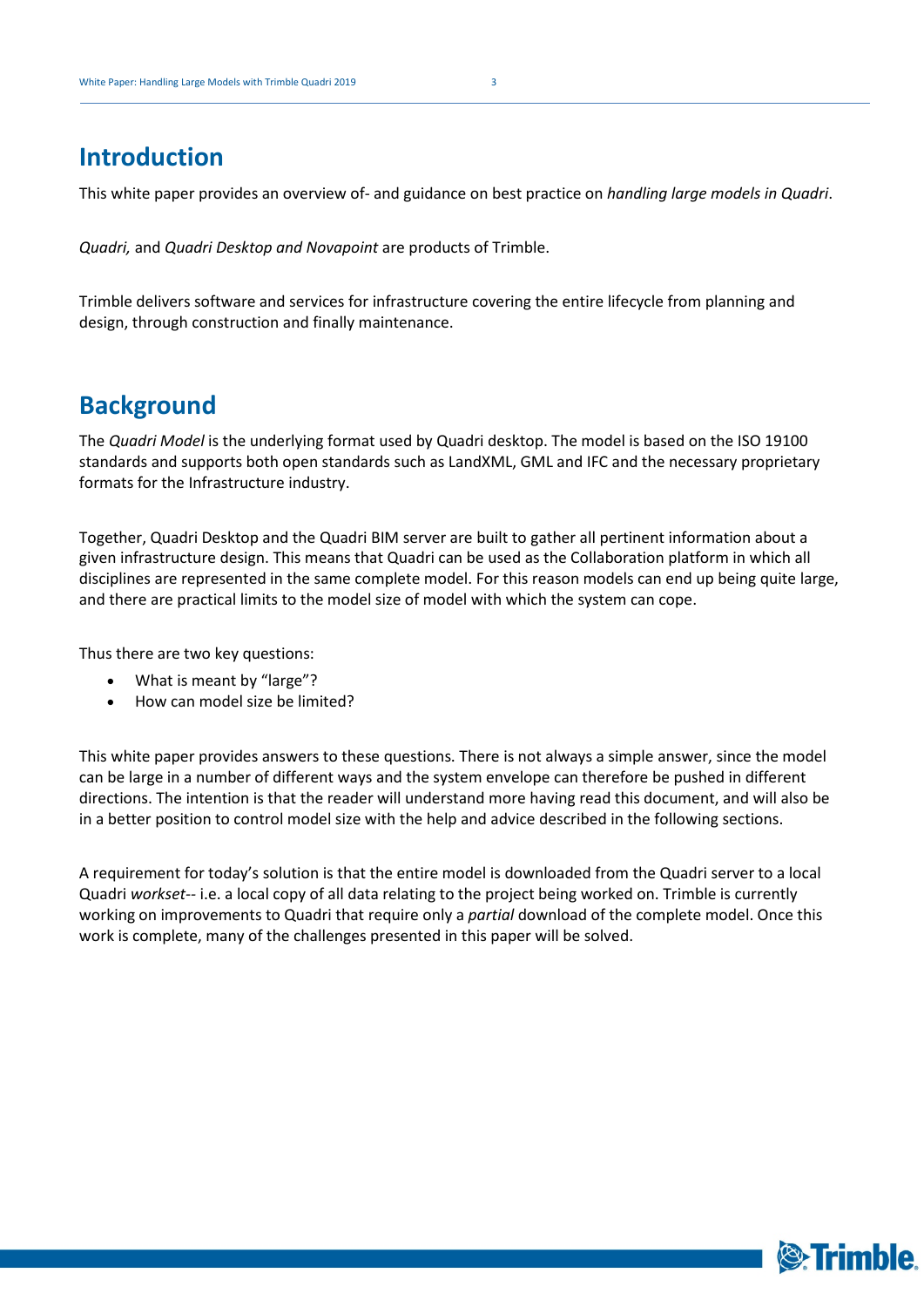# <span id="page-3-0"></span>**What do we mean by large?**



The Quadri model enables the sharing of data between applications, e.g. allowing both road and railway designers to work within the same terrain model. The Quadri model can gather *all* information from the design process, making it a multi-disciplinary collaboration model. As a consequence the model can become large, and take longer to open and to navigate in Quadri Desktop.

# <span id="page-3-1"></span>**The Model's Dimensions**

In this context Dimensions refer to the *vectors* along which the model can grow. To better understand the factors affecting size-- and thus performance, the following dimensions can be analyzed:

- 1. Geographical extent (measured in units of area)
- 2. The number of objects in the model
- 3. Geometric density (number of points/polygons per object)
- 4. The number of object-to-object associations
- 5. The number of tasks

**4**

- 6. The number of file attachments (to tasks and features)
- 7. The topological complexity of the underlying network (number of nodes)

It is the sum of the above dimensions that decide whether the model as a whole is computationally heavy or not. For example, a model can cover a wide geographical area but at the same time contain few and optimized objects and thus have acceptable performance. To provide a better understanding of each dimension`s effects, each dimension is described in the following section.

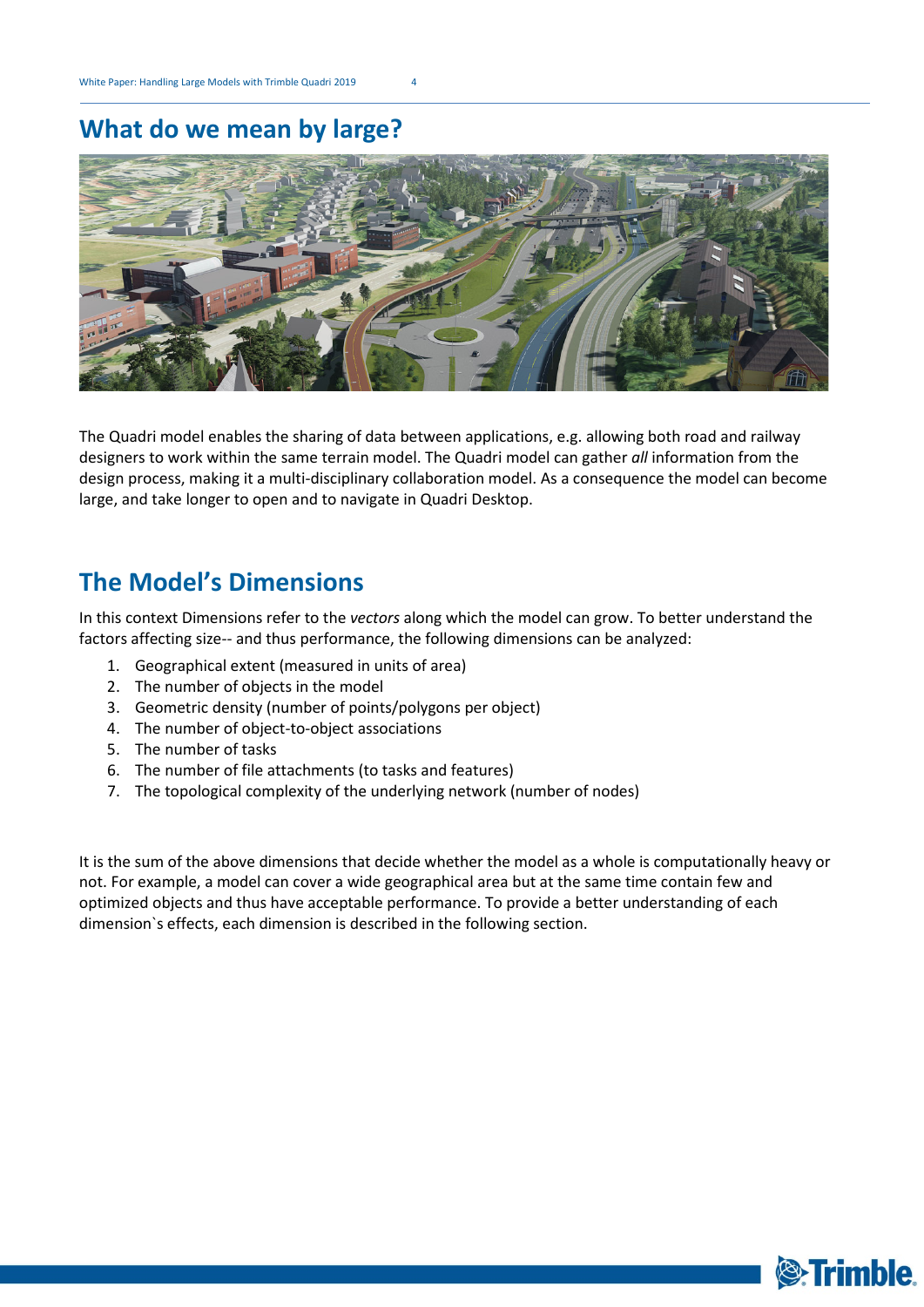White Paper: Handling Large Models with Trimble Quadri 2019 5



#### <span id="page-4-0"></span>**Geographical Extent**

The greater the geographical extent of the model, the more time it takes to search and perform queries and thus the lower the performance.

#### <span id="page-4-1"></span>**Number of Objects**

The greater the number of objects the longer time it takes to iterate through them. System performance is affected more by the number of objects than by geometric density per object. For example, a model consisting of one million single-point objects will perform much worse than a model with a single one millionpoint object.

#### <span id="page-4-2"></span>**Geometric Density**

The greater the geometry per object, the heavier the model becomes. However, a single object (for example a terrain model) containing 12 million triangles can be efficiently handled by the system. Many high-geometry objects create a high load on memory, network, CPU and storage resources and thus can have a negative impact on performance.

#### <span id="page-4-3"></span>**Number of Associations**

The model can either be *flat* as with a layered structure in a CAD file, i.e. with few associations and hierarchical connections, or it can be *deep* containing connections in a multi-level hierarchy. For example, Water & Sewer objects typically have associations within a manhole, and between a manhole and in- and outgoing pipes. The same applies to objects related to geotechnical surveys. The greater the number of relations between objects in the model, the more resources are required by the system to handle the model.

#### <span id="page-4-4"></span>**Number of Tasks**

**5**

As with the above dimensions, the greater the number of tasks the heavier the model will be and performance will be consequently degraded. While not impacting 3D viewing, this factor nonetheless affects download/upload time, viewing in explorer, search, storage sharing etc.

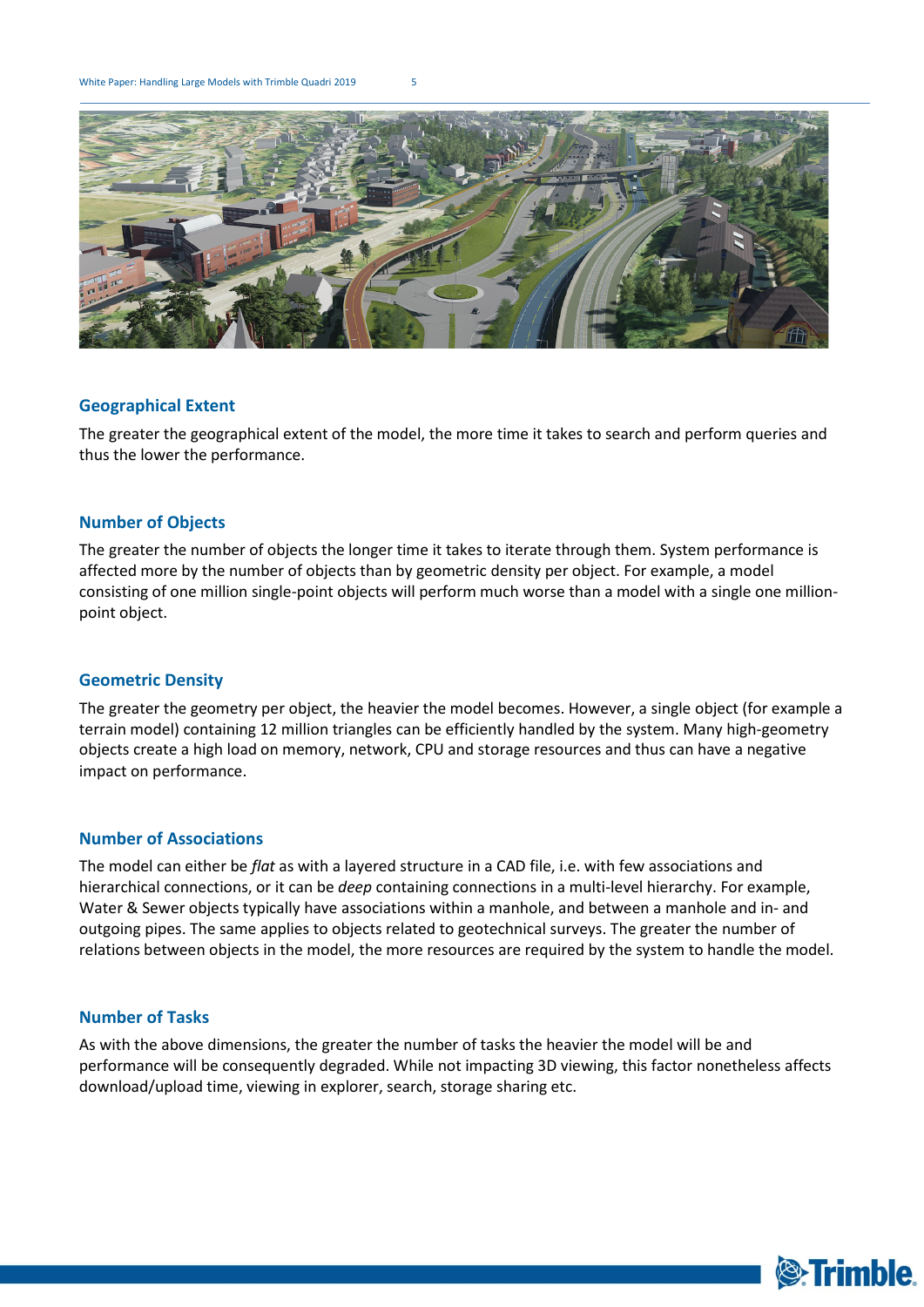#### <span id="page-5-0"></span>**Number of File Attachments**

A high number of file attachments will have a negative effect upon model performance. Some tasks automatically receive an attachment when created, such as road, water & sewer, railway, tunnel and area planning. These additional files provide information which the tools require to perform their respective tasks.

#### <span id="page-5-1"></span>**Network Complexity**

Functionality added in 2018 allows the underlying transport network topology to be represented in the model. The greater the complexity of the network the heavier the model becomes, thus affecting performance. The complexity is proportional to the number of nodes in the network.

#### <span id="page-5-2"></span>**Summary**

**6**

It is the combination of all the above elements that together can have varying impacts on model performance. It is therefore difficult to define the absolute limits of the system. The availability of local resources, network capacity and server side resources also have a part to play.

<span id="page-5-3"></span>*In large projects it is always wise to be economical with data.*

# **Methods for Reducing Model Size**

**The table below specifies some techniques for keeping model size as low as possible for optimal workflow.**

| <b>Method</b>                                                                                                                                                                                                                                                                                                                         | <b>Effect on system</b>                                                                                                                                                                                                                                                          |
|---------------------------------------------------------------------------------------------------------------------------------------------------------------------------------------------------------------------------------------------------------------------------------------------------------------------------------------|----------------------------------------------------------------------------------------------------------------------------------------------------------------------------------------------------------------------------------------------------------------------------------|
| <b>Mapping data:</b><br>Avoid importing unfiltered vector-based mapping<br>data with thousands of objects. E.g. use a<br>separate project to build up a model of existing<br>situation, and import the result to your design<br>model.<br>Note this is general advice, otherwise see more<br>specific actions further down this list. | Minimizing the number of objects in the model.                                                                                                                                                                                                                                   |
|                                                                                                                                                                                                                                                                                                                                       |                                                                                                                                                                                                                                                                                  |
| <b>Ground surface model from contour lines:</b><br>Generate ground surface models outside of the<br>model and import the result, but not the contour<br>lines.                                                                                                                                                                        | Fewer objects in the model-- through keeping the SOSI<br>contour lines outside.<br>Contour lines can be manifold and computationally<br>heavy to process, and do not always lend much to<br>design tasks. The number of objects in the model can<br>be reduced by omitting them. |
| For example: Import SOSI contour lines into a<br>local Quadri model; Create the ground surface<br>model; Import only the ground surface into the<br>model to be shared.                                                                                                                                                               |                                                                                                                                                                                                                                                                                  |
| Step-by-step method:<br>1. Establish a single-user model and import<br>the SOSI files containing the objects to be                                                                                                                                                                                                                    |                                                                                                                                                                                                                                                                                  |

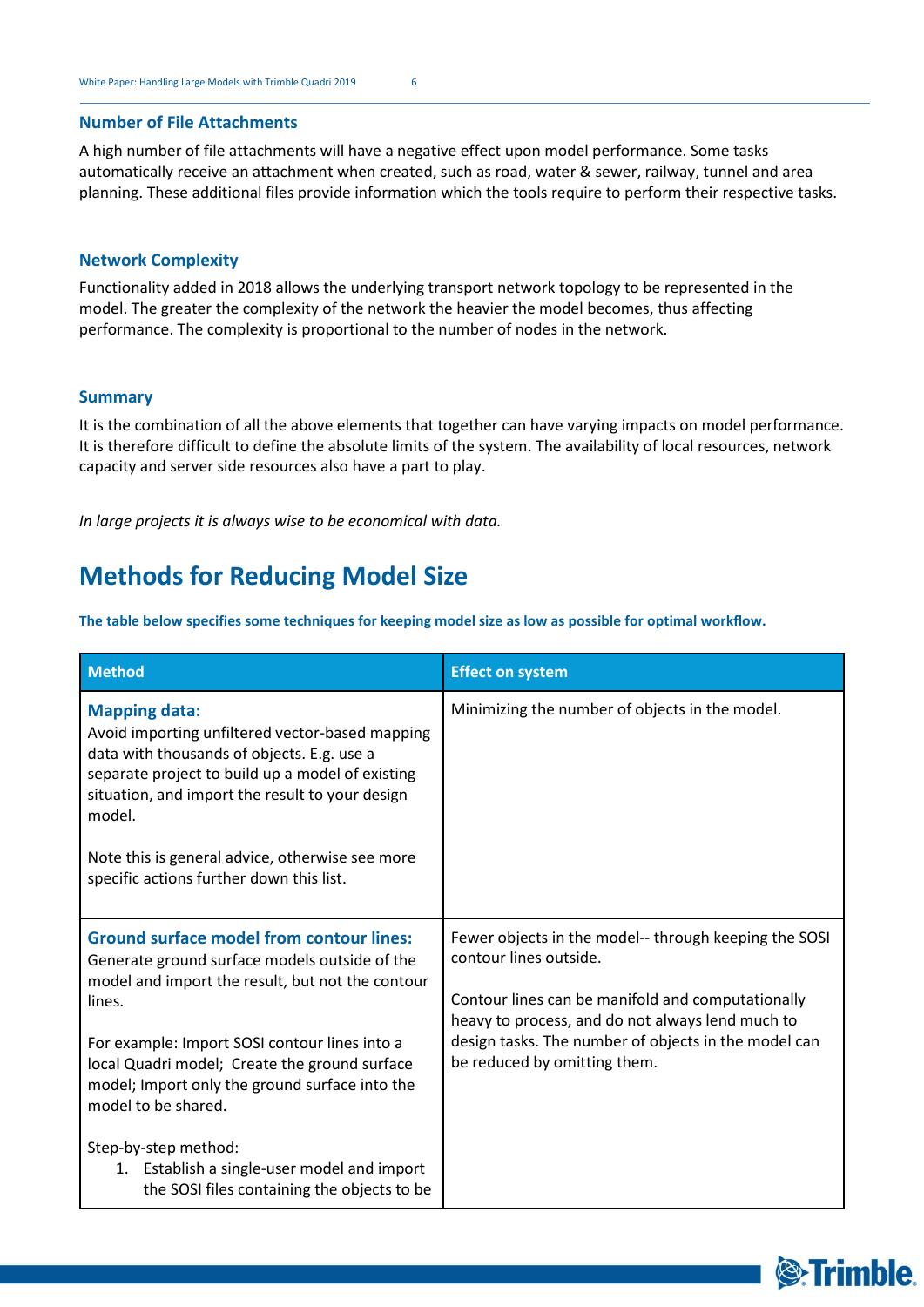| used as the calculation basis for the<br>ground surface.<br>2. Draw the boundary lines of the areas in<br>question in AutoCAD. Import these into<br>the model as "boundary lines" such that<br>the terrain surface is divided into smaller<br>sections.<br>3. Create a Ground Surface task and use the<br>outer boundary limits from point 2 above.<br>4. In the Trimble Quadri Model, select<br>Import and choose the Quadri model<br>created in point 1. Open Choose objects<br>and choose the Ground Surface task<br>created in point 2.<br>5. The actual import task can be deleted,<br>however the result object-- the ground<br>surface, should be retained.<br>The Import task cannot be recalculated within the<br>Quadri model to which they have been imported.<br>From the task properties it is possible to observe<br>that they do not have input-data objects. Any<br>changes have to be made in the single-user model<br>created and consequently re-imported. |                                                                                               |
|-------------------------------------------------------------------------------------------------------------------------------------------------------------------------------------------------------------------------------------------------------------------------------------------------------------------------------------------------------------------------------------------------------------------------------------------------------------------------------------------------------------------------------------------------------------------------------------------------------------------------------------------------------------------------------------------------------------------------------------------------------------------------------------------------------------------------------------------------------------------------------------------------------------------------------------------------------------------------------|-----------------------------------------------------------------------------------------------|
| <b>3D Buildings based on Norwegian SOSI-</b><br><b>Buildings:</b><br>Use the same techniques as in the point above:<br>Create a single-user model and import SOSI files.<br>Use Roof Surface and 3D Buildings (extend the<br>profile to the outer walls as result data, as<br>described in the course material).<br>Import the result to the Quari model, do not<br>include other building information.                                                                                                                                                                                                                                                                                                                                                                                                                                                                                                                                                                       | Fewer objects in the model (through omitting SOSI<br>building objects).                       |
| <b>WMS and Orthophoto:</b><br>Use WMS or orthophoto as backgrounds instead<br>of vector-based mapping data.                                                                                                                                                                                                                                                                                                                                                                                                                                                                                                                                                                                                                                                                                                                                                                                                                                                                   | Fewer objects in the model.                                                                   |
| Divide into smaller ground surface sections:<br>The way in which ground surface section(s) are<br>built up has consequences for calculation speed.<br>Novapoint handles a seamless patchwork of<br>ground surface sections which together comprise<br>the terrain model.                                                                                                                                                                                                                                                                                                                                                                                                                                                                                                                                                                                                                                                                                                      | The calculation basis is limited and therefore the<br>performance of calculation is improved. |
| Avoid triangulation of an excessively large surface<br>e.g. 45 million points from a laser scan, or<br>contour lines (e.g. from an entire municipality).                                                                                                                                                                                                                                                                                                                                                                                                                                                                                                                                                                                                                                                                                                                                                                                                                      |                                                                                               |

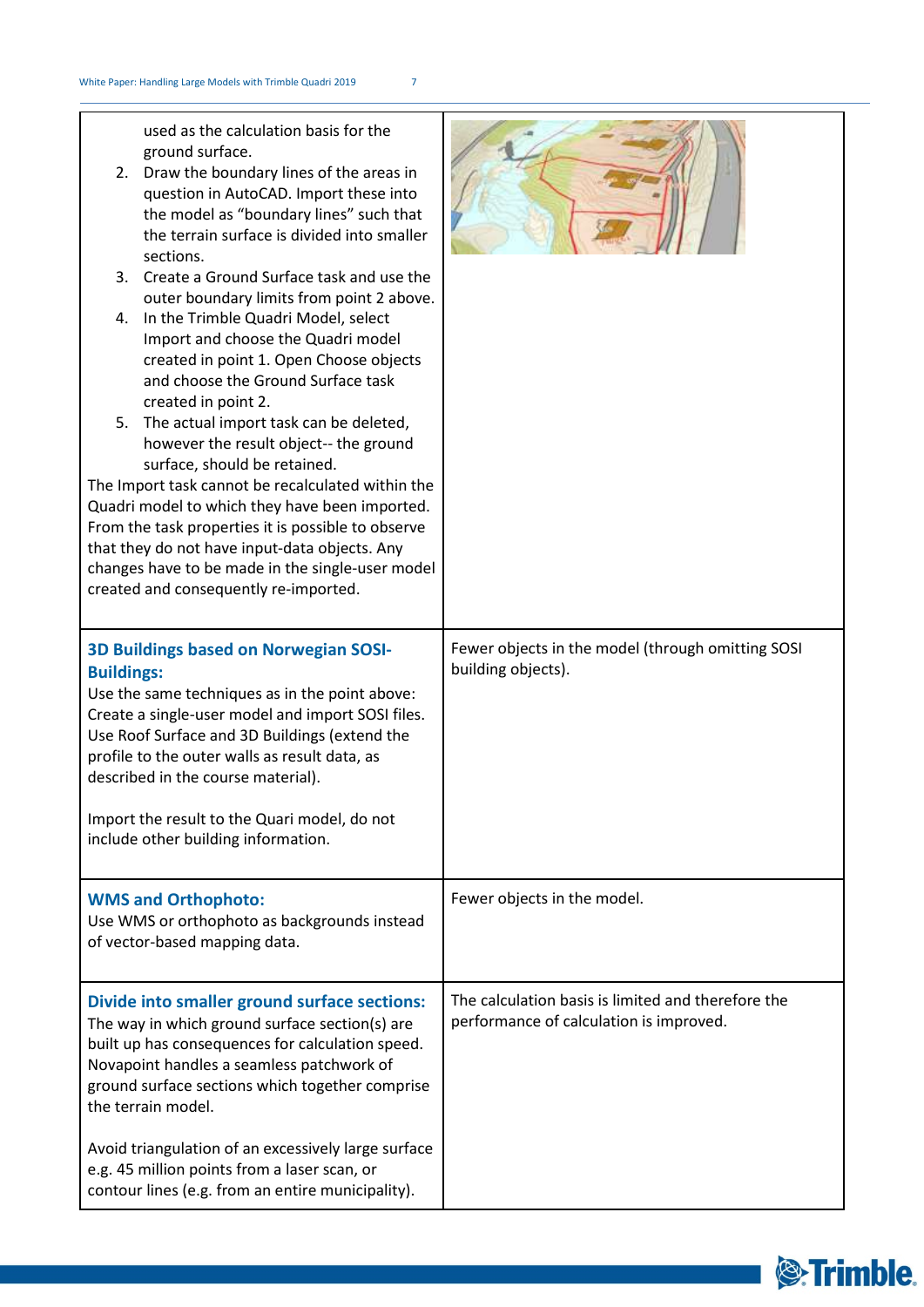It would be better to divide the terrain into sections, intersecting-areas or "areas of interest". In this way there is no need to include more items than necessary in the calculation basis.

Create a boundary line for the various subsections as shown in the example on the right in which the road path is divided into sections.

Thus it is best not to choose all ground surface objects as the calculation basis, but rather the areas of interest (the task result) affected.

#### **Limiting the area to import:**

Novapoint allows limiting the area to import. This can be done after objects have been converted and be done through Dynamic query-- Area. This functionality has the following limitations:

- Any possible topology and associations will be invalidated;
- Geometry intersecting the boundary lines will not be cut, the entire object will be imported;
- Surfaces that have insertion points within the imported area will be imported; those outside the area will not.

Due to the above limitations, it is recommended to divide the areas in advance such that the SOSI files are already sectioned before import. Buildings and contour lines in particular can be resource-consuming, thus it is wise to minimize import of areas containing these objects. For example import only the buildings in the area of interest and use orthophoto/WMS for visualizing buildings otherwise.

#### **Detailed design data:**

**8**

Avoid importing all information from designed buildings, bridge construction, barriers etc. that can be highly detailed.

Import only data that is critical for collaboration between the different disciplines, and can possibly cause geometric clashes and significant costs during the building phase.

The import task retains information about the layer that was imported last, and it is straightforward to make adjustments to what is





Fewer objects and details in the model.



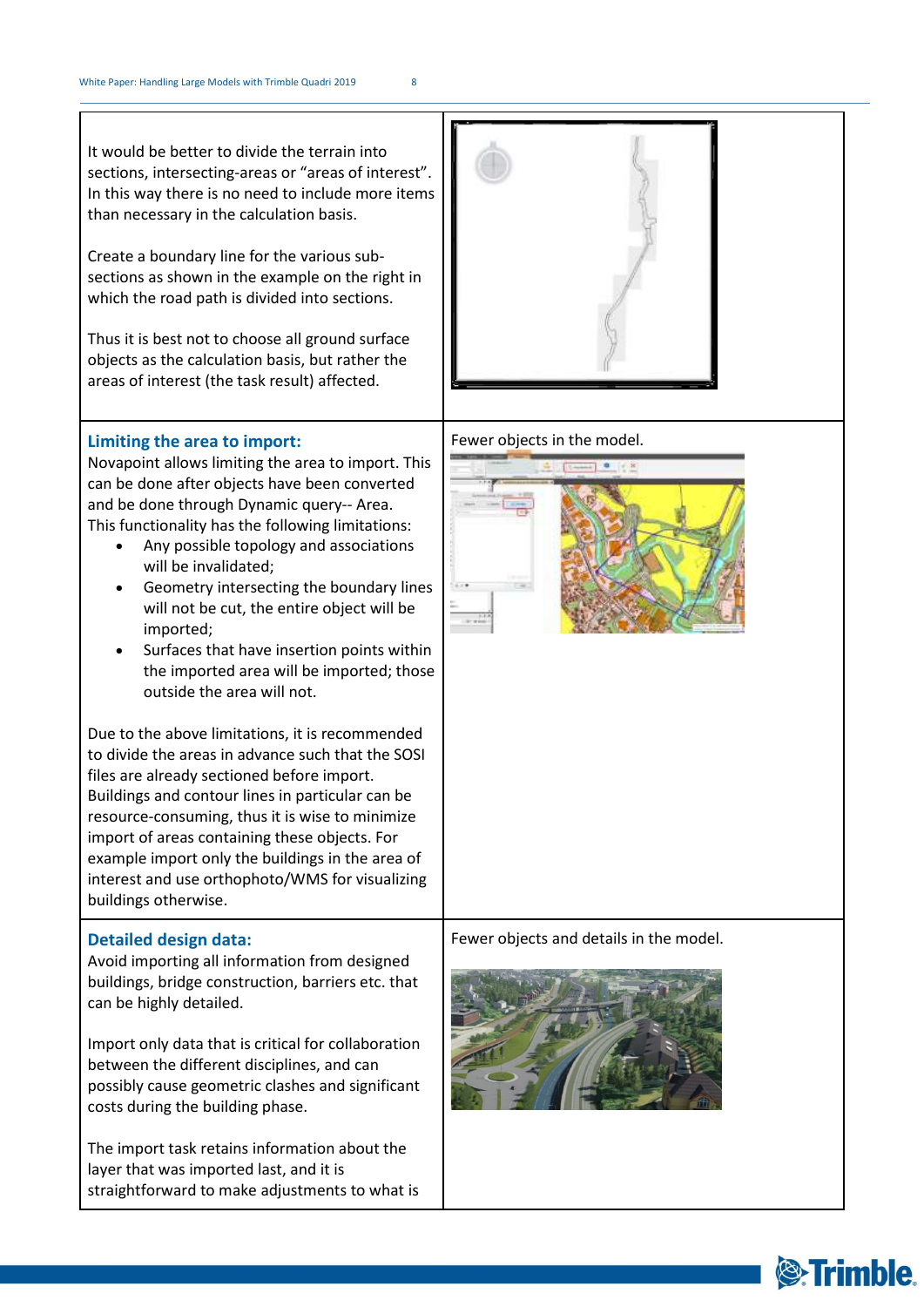| imported. Start with importing a little in the<br>beginning.                                                                                                                                                                                                                                                                                                                                                                                                                                                                              |                                                                                                                                             |
|-------------------------------------------------------------------------------------------------------------------------------------------------------------------------------------------------------------------------------------------------------------------------------------------------------------------------------------------------------------------------------------------------------------------------------------------------------------------------------------------------------------------------------------------|---------------------------------------------------------------------------------------------------------------------------------------------|
| Choose a selection as specific as possible:<br>It can be tempting to choose a calculation basis<br>for a task that includes everything (i.e. the entire<br>model). This can lead to errors in the result model<br>and reduce performance of the calculation.<br>This also applies to presentations-- plan, 3D and<br>cross sections. It is not advisable to include more<br>in the selection that is of interest.<br>In particular choosing the whole model as the<br>basis for short sections in larger models will not<br>be effective. | Faster calculation and presentations.<br>For presentations this means faster uploads and<br>navigation.                                     |
| <b>Choose efficient drawing rules:</b><br>The presentation setup can have a significant<br>effect on system performance. Changing to a<br>simpler drawing rule can be the solution if<br>navigation is slow.                                                                                                                                                                                                                                                                                                                              | Faster navigation.                                                                                                                          |
| Seek expert advice regarding terrain<br>modelling:<br>It is recommended that work with the existing<br>situation for large models is done by professional<br>companies specializing in Geomatics. These<br>experts will take into account the advice in the<br>above list.                                                                                                                                                                                                                                                                | Establishment of terrain model with a minimum of<br>information, but nonetheless preserving the necessary<br>precision and level of detail. |

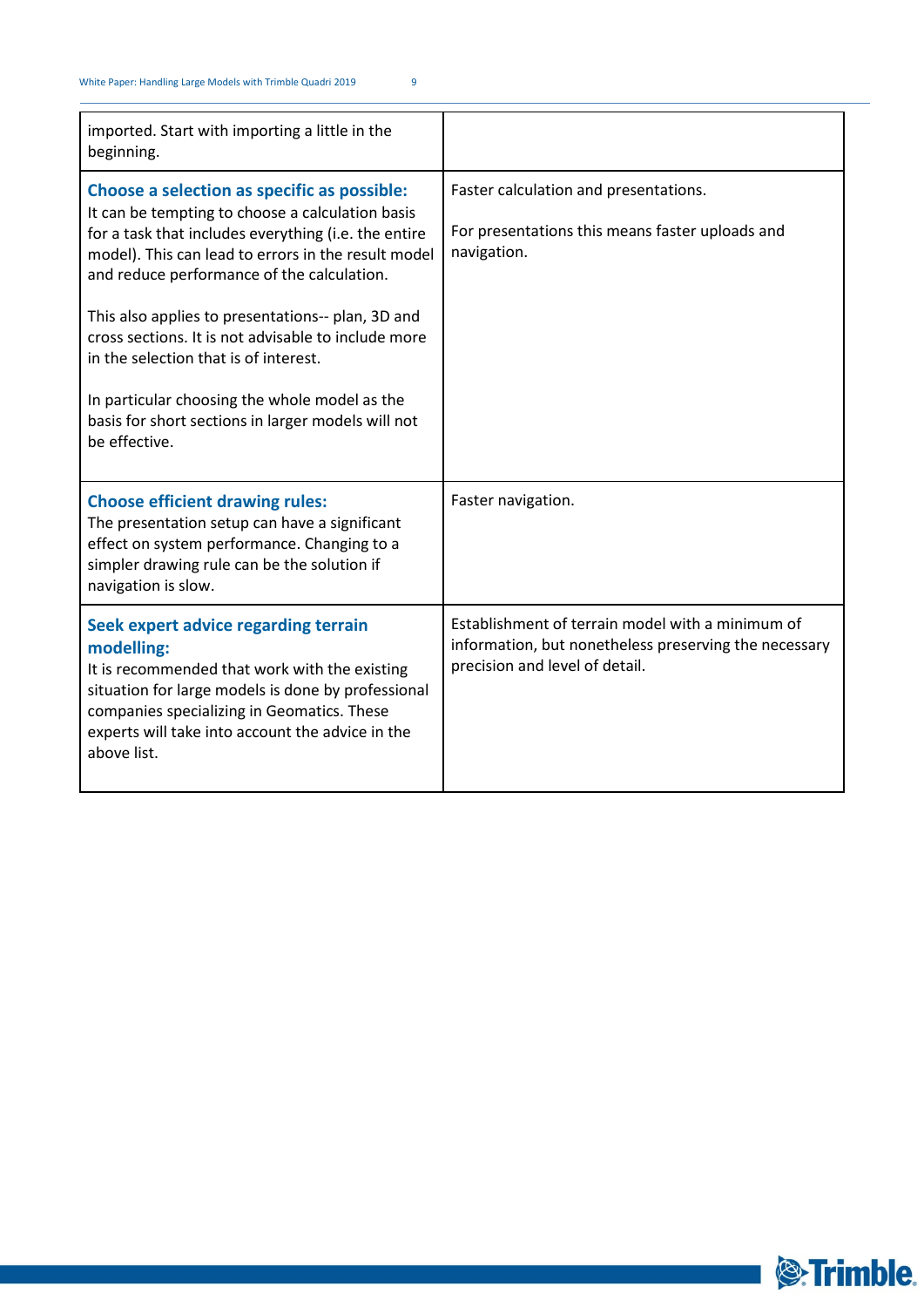White Paper: Handling Large Models with Trimble Quadri 2019 10



# <span id="page-9-0"></span>**Advanced Methods**

**10**

#### <span id="page-9-1"></span>**Dividing the project into sub-projects**

One Quadri model may contain several projects. The projects share features along with a common feature catalogue and coordinate reference system, but each project has its separate process information. Thus far this approach has not been suggested as long as each project has its own contract with associated requirements for specific access control.

If a given large project can be divided into meaningful geographical areas, with well-defined borders then this technique can be applied-- with support from Trimble. All users will have access to all sub-projects, though would typically work with one sub-project at a time.

To view an entire section, download one workset per sub-project into the same binder in Quadri Desktop. This will allow the entire model to be viewed.

The challenge with this approach is that process information cannot be shared between projects and subprojects, even when belonging to the same model. The subdivision of a large project into manageable sections is fundamental to successful infrastructure design projects with Quadri.

#### <span id="page-9-2"></span>**Engineering domain model for one or more disciplines**

The Quadri model can be used as the collaboration platform within which all information from all disciplines can be gathered.

The challenge can be when the model becomes large. In this case the Quadri model can also be used as the discipline model for one or a limited number of disciplines. The data is thus sent to "another place" for collaboration.